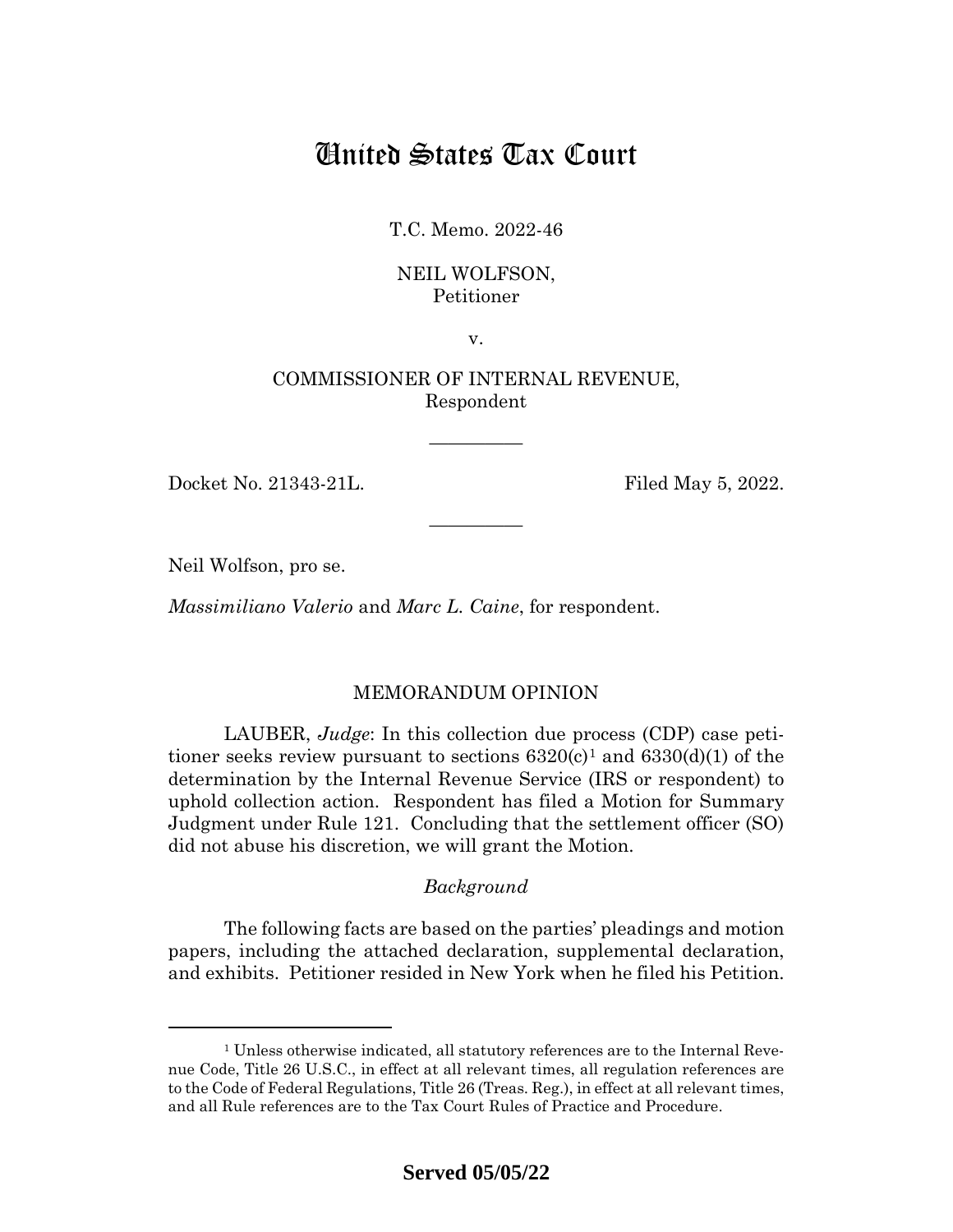**[\*2]** Petitioner did not collect and pay over employment taxes reportable on Form 941, Employer's Quarterly Federal Tax Return, for the periods ending March 31, June 30, and September 30, 2012. The IRS accordingly assessed civil penalties against him under section 6672 (commonly called trust fund recovery penalties or TFRPs). As of November 2020, his TFRP liabilities totaled about \$25,000.

On November 27, 2020, in an effort to collect these liabilities, the IRS sent petitioner a notice of Federal tax lien (NFTL) filing (lien notice). The record initially before the Court did not include a copy of the lien notice. Instead, the declaration filed in support of respondent's Motion for Summary Judgment attached a copy of a Letter 1058, Final Notice of Intent to Levy (levy notice), dated November 6, 2020. Respondent later submitted a supplemental declaration from the SO that attached a copy of the lien notice.

Petitioner timely submitted Form 12153, Request for a Collection Due Process or Equivalent Hearing. As the basis for his CDP hearing request, he checked the box for "Filed Notice of Federal Tax Lien" and indicated that he sought discharge of the lien. He also checked the boxes for "Installment Agreement," "Offer in Compromise," and "I Cannot Pay Balance." He stated that "[t]axes were filed in 2013 and it is now 2020."[2](#page-1-0)

Petitioner's case was assigned to an SO in the IRS Independent Office of Appeals (Appeals). The SO verified that the TFRPs had been properly assessed, that "the Service followed all legal and procedural requirements with respect to the issuance of the NFTL filing," and that all other legal and administrative requirements had been satisfied.

On April 26, 2021, the SO sent petitioner a letter scheduling a telephone conference for May 25, 2021. This letter stated that, for the SO to consider collection alternatives, petitioner would need to submit the following: Form 433–A, Collection Information Statement for Wage Earners and Self-Employed Individuals, and supporting documentation, and Form 656, Offer in Compromise. For the SO to consider a lien

<span id="page-1-0"></span><sup>2</sup> Petitioner attached to his CDP hearing request a copy of the first page of the levy notice, but this was apparently inadvertent. He did not check the box on the Form 12153 to request a hearing for a "proposed levy or actual levy." The SO's letter acknowledging his Form 12153 stated: "You made your request for a lien hearing regarding the Notice of Federal Tax Lien on time." There is no reference in the SO's case activity record or in the notice of determination to a levy notice or a request for a hearing regarding a levy notice. At no point did petitioner advise the SO or this Court that he was seeking a hearing regarding a levy notice.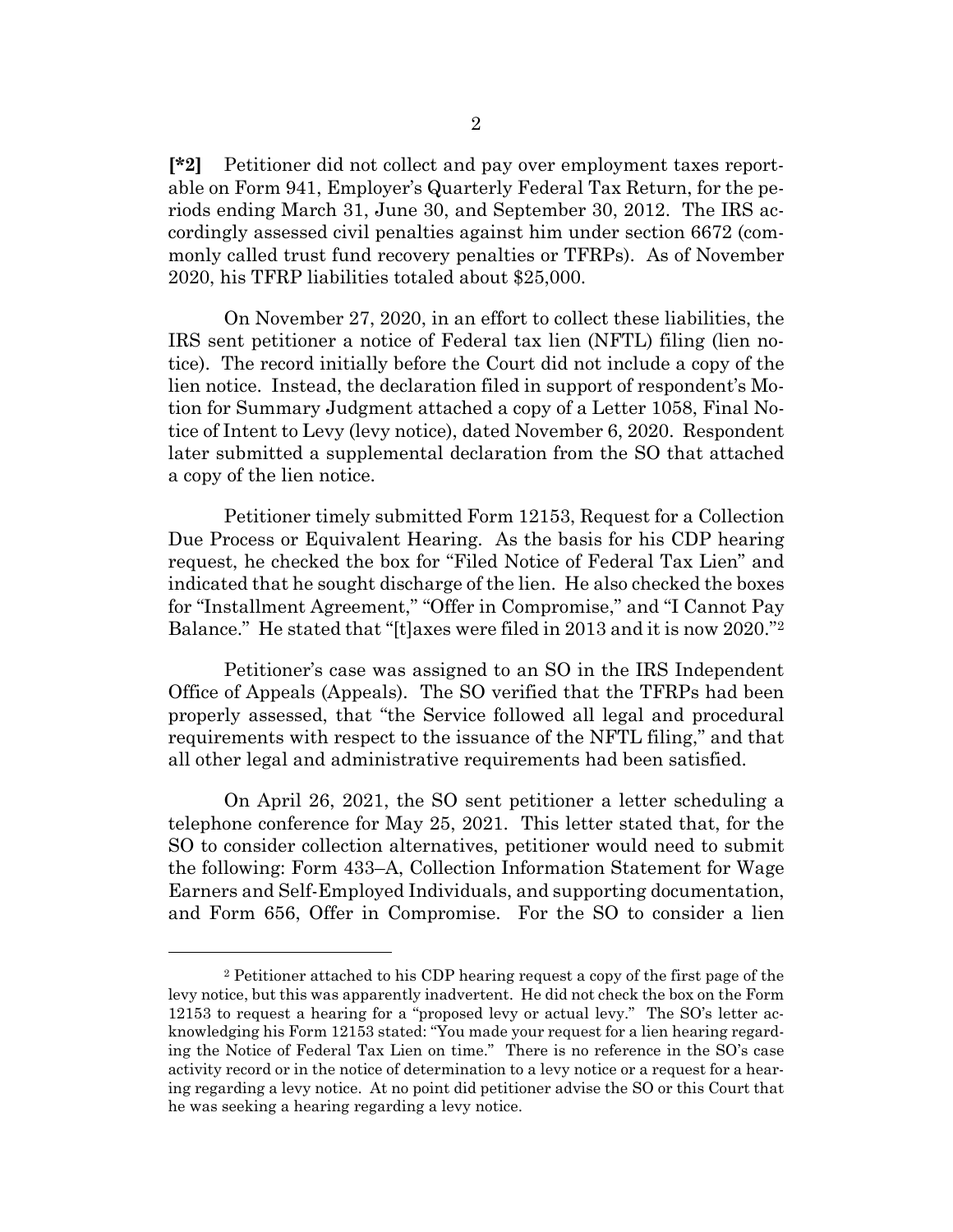**[\*3]** discharge, petitioner was advised that he needed to submit a Form 14135, Application for Certificate of Discharge of Property from Federal Tax Lien. He would also need to come into compliance with his Federal tax obligations by submitting a signed Form 1040, U.S. Individual Income Tax Return, for 2019. Petitioner did not submit any of these documents by the conference date.

On May 25, 2021, the day of the scheduled telephone conference, petitioner called the SO and asked that the conference be rescheduled. The SO agreed and rescheduled the conference for June 17, 2021. On June 17, petitioner's representative contacted the SO for the telephone conference. The representative asked whether the SO could defer the conference to a later date, but the SO declined to do so, noting that the conference had already been postponed once. The SO explained to petitioner's representative "the conditions of a lien discharge" and noted that submission of a Form 14135 was a prerequisite to securing such relief.

During the two months since the conference was originally scheduled, petitioner had submitted no financial information, had submitted no documentation in support of lien discharge, had made no proposal for any other collection alternative, and had failed to come into tax compliance by submitting a return for 2019. The SO accordingly informed petitioner's representative that "a Notice of Determination will be issued based on the information discussed." He stated that petitioner's "case will be forwarded to collection" and that petitioner and his representative "will be able to work out a collection alternative with the Revenue Officer once the Taxpayer is in filing compliance." The representative replied that she did not wish to raise any other issues.

On July 23, 2021, having received no documentation or further communication from petitioner or his representative, the SO decided to close the case. On August 5, 2021, Appeals issued petitioner a notice of determination concluding that the NFTL filing "was an appropriate action and is therefore upheld. Documentation was not submitted during the hearing to warrant discharge of the lien under IRC § 6325(b)." The SO stated in an attachment to the notice of determination: "IRC § 6320(c)(3)(C) requires that I determine if the NFTL filing balances the need for efficient collection of taxes with the legitimate concern of the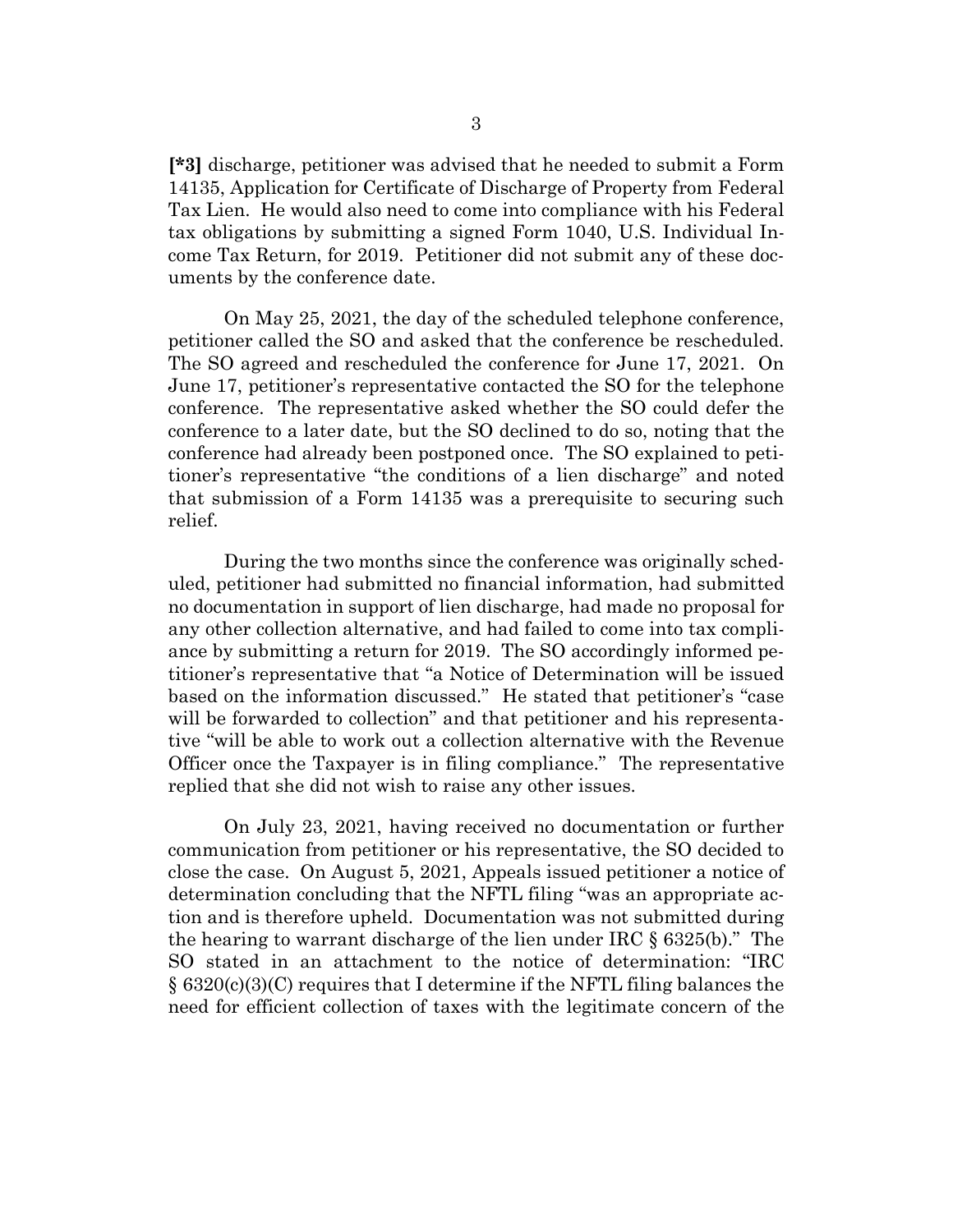**[\*4]** Taxpayer . . . . I balanced the competing interests in finding NFTL filing appropriate."[3](#page-3-0)

Petitioner timely petitioned this Court. The only issue raised in his Petition is a request to "waive penalties" because his failure to pay over trust fund taxes was allegedly the result of an "unforeseeable" and "unintentional error." He did not explicitly dispute the SO's decision to uphold the NFTL filing, but he attached a copy of the notice of determination upholding the NFTL.

On January 25, 2022, respondent filed the Motion for Summary Judgment. Respondent contends that he is entitled to summary judgment because "petitioner does not challenge the underlying tax liabilities" and the SO "did not abuse his discretion or act in an arbitrary and capricious manner." Petitioner timely replied to respondent's Motion, attaching to his Response a copy of a "financial statement" consisting of a list of assets and liabilities, which he says he faxed to the IRS in January 2021, several months before the SO first contacted him about the CDP hearing.

#### *Discussion*

#### A. *Summary Judgment Standard*

The purpose of summary judgment is to expedite litigation and avoid costly, time-consuming, and unnecessary trials. *Fla. Peach Corp. v. Commissioner*, 90 T.C. 678, 681 (1988). The Court may grant summary judgment when there is no genuine dispute as to any material fact and a decision may be rendered as a matter of law. Rule 121(b); *Sundstrand Corp. v. Commissioner*, 98 T.C. 518, 520 (1992), *aff'd*, 17 F.3d 965 (7th Cir. 1994). Where the moving party properly makes and supports a motion for summary judgment, "an adverse party may not rest upon the mere allegations or denials of such party's pleading" but must set forth specific facts showing a genuine dispute for trial. Rule 121(d).

<span id="page-3-0"></span><sup>&</sup>lt;sup>3</sup> The IRS issued a duplicate notice of determination to petitioner's wife, Monica Wolfson, but she did not petition this Court in response to that notice. She is not a party to this case. *See Moorhous v. Commissioner*, T.C. Memo. 2003-183, 85 T.C.M. (CCH) 1538, 1538 n.1.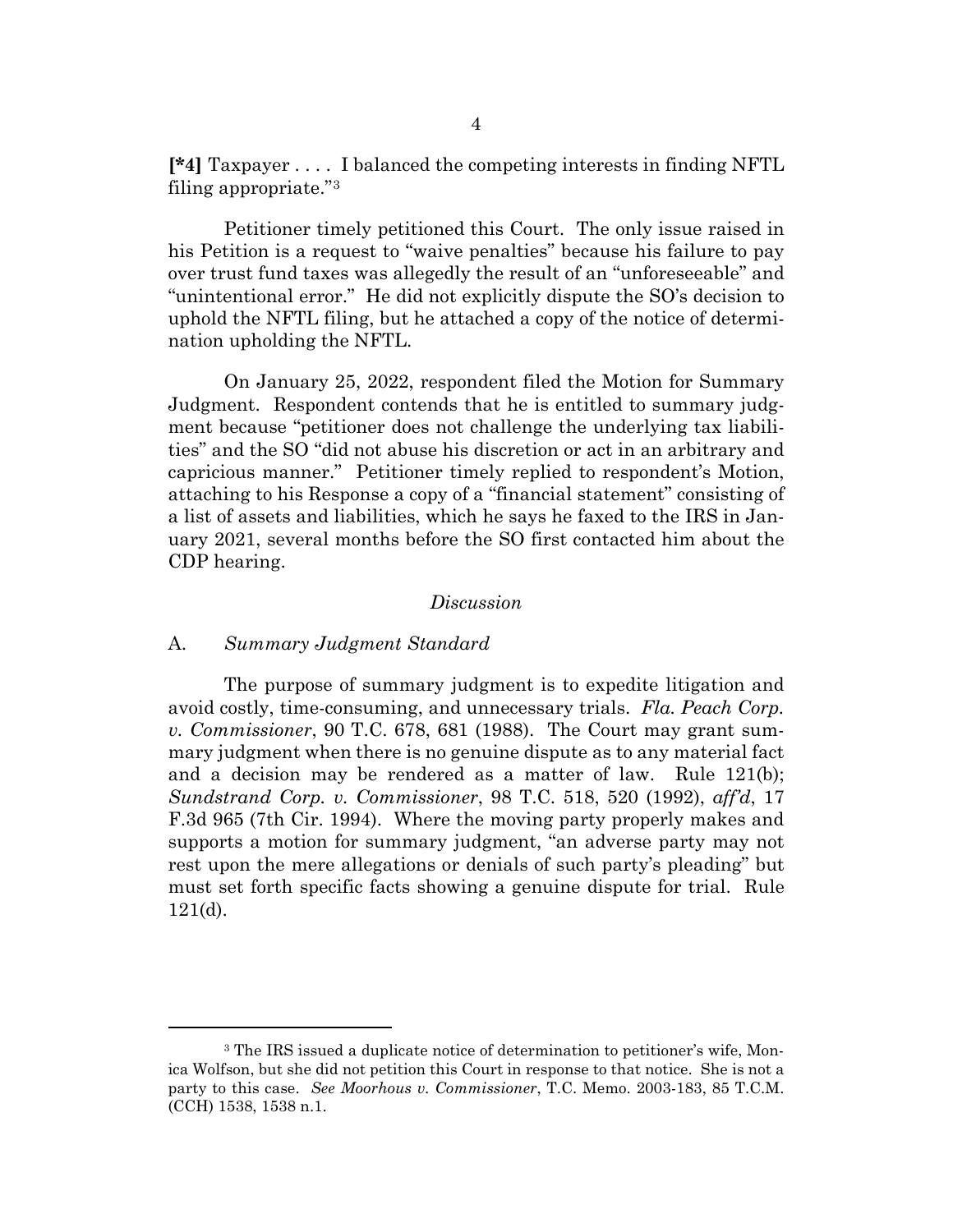#### **[\*5]** B. *Standard of Review*

Section 6330(d)(1) does not prescribe the standard of review that this Court should apply in reviewing an IRS administrative determination in a CDP case. The general parameters for such review are marked out by our precedents. Where the validity of a taxpayer's underlying liability is properly at issue, we review the IRS determination de novo. *Sego v. Commissioner*, 114 T.C. 604, 610 (2000); *Goza v. Commissioner*, 114 T.C. 176, 181–82 (2000). Where the taxpayer's underlying liability is not properly at issue, we review the IRS decision for abuse of discretion only. *Jones v. Commissioner*, 338 F.3d 463, 466 (5th Cir. 2003); *Goza*, 114 T.C. at 182. Abuse of discretion exists when a determination is arbitrary, capricious, or without sound basis in fact or law. *See Murphy v. Commissioner*, 125 T.C. 301, 320 (2005), *aff'd*, 469 F.3d 27 (1st Cir. 2006).

Petitioner stated in his Petition that he wished the Court to "waive penalties." The phrase "underlying tax liability" includes TFRPs, s*ee Mason v. Commissioner*, 132 T.C. 301, 316 (2009), so we conclude that petitioner is attempting to challenge his underlying liability. However, he is precluded from doing so because he did not raise that issue at the CDP hearing. *See Giamelli v. Commissioner*, 129 T.C. 107, 115 (2007). Indeed, petitioner admitted in his Response to the Motion for Summary Judgment that he first raised the issue of penalties with IRS collection officials on September 3, 2021, almost a month after Appeals issued the notice of determination. Accordingly, petitioner's underlying liability for the TFRPs is not properly at issue, and we will review the IRS determination for abuse of discretion only.

#### C. *Abuse of Discretion*

In deciding whether the SO abused his discretion in sustaining the collection action, we consider whether he (1) properly verified that the requirements of applicable law or administrative procedure have been met, (2) considered any relevant issues petitioner raised, and (3) considered "whether any proposed collection action balances the need for the efficient collection of taxes with the legitimate concern of [petitioner] that any collection action be no more intrusive than necessary." § 6330(c)(3). Our review of the record establishes that the SO properly discharged all of his responsibilities under section 6330(c).

In his CDP hearing request petitioner checked the boxes for lien discharge, "Installment Agreement," "Offer in Compromise," and "I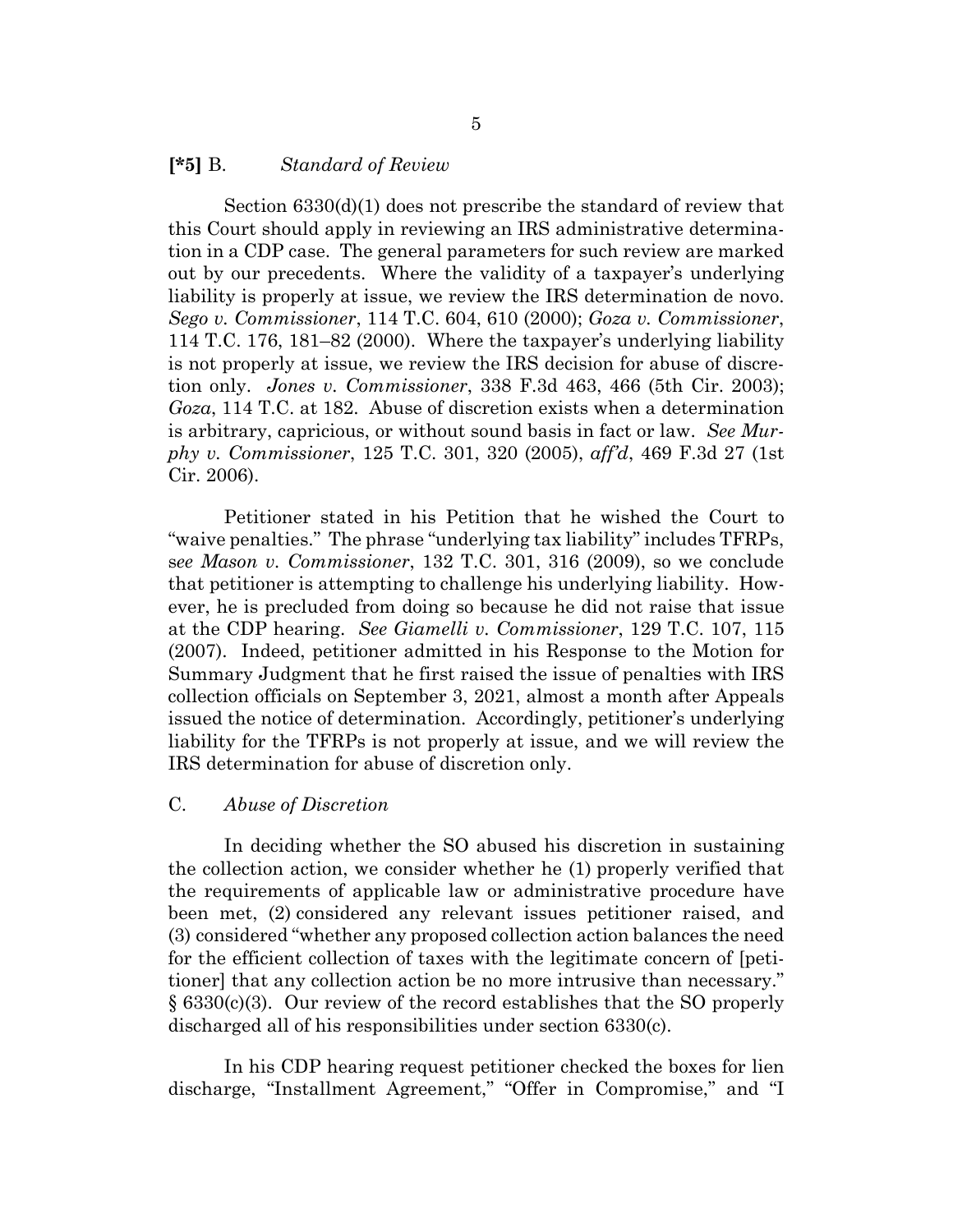**[\*6]** Cannot Pay Balance." But he never proposed a specific collection alternative, and he never submitted any of the documentation necessary to the SO's consideration of a collection alternative. An SO does not abuse his discretion by declining to consider collection alternatives where the taxpayer has not proposed any, *see Nimmo v. Commissioner*, T.C. Memo. 2020-72, 119 T.C.M. (CCH) 1504, 1506, or has failed to submit the required documentation, *see Sullivan v. Commissioner*, T.C. Memo. 2012-337, 104 T.C.M. (CCH) 713, 718; *Coleman v. Commissioner*, T.C. Memo. 2010-51, 99 T.C.M. (CCH) 1213, 1215, *aff'd*, 420 F. App'x 663 (8th Cir. 2011). Finally, petitioner was not in compliance with his 2019 tax filing obligations. An SO does not abuse his discretion when he declines to consider a collection alternative for a taxpayer who is not in filing compliance. *See Boulware v. Commissioner*, T.C. Memo. 2014- 80, 107 T.C.M. (CCH) 1419, 1424, *aff'd*, 816 F.3d 133 (D.C. Cir. 2016); Treas. Reg. § 301.6320-1(d)(2), Q&A-D8.

Petitioner allegedly submitted a one-page summary of his personal finances to the IRS in January 2021. We do not know to whom he sent this, but it cannot have been the SO assigned to his case, because the SO was not assigned to his case until April of that year. In any event, petitioner's summary is far less detailed than the Form 433–A and supporting documentation that the SO requested. Petitioner also represents that he submitted his 2019 tax return to the IRS on December 26, 2021. Assuming that representation to be true, petitioner took this step more than four months after Appeals issued the notice of determination (on August 5, 2021). What petitioner mailed to the IRS before Appeals opened his case or several months after Appeals issued the notice of determination is not relevant in ascertaining whether the SO abused his discretion.[4](#page-5-0)

The SO gave petitioner and his representative ample time to submit the required documentation. Appeals did not issue the notice of determination until seven weeks after the rescheduled CDP hearing and three months after the SO initially requested documents from petitioner. Finding no abuse of discretion in any respect, we will grant respondent's Motion for Summary Judgment and sustain the collection action as to all tax periods.

<span id="page-5-0"></span><sup>4</sup> Petitioner also complains that respondent served a copy of the Motion for Summary Judgment on him at his New York address of record, even though he is currently living in Florida. He does not allege that he did not receive respondent's Motion; in fact, he timely filed a Response. It is the taxpayer's obligation to notify this Court if his address has changed. *See* Rule 21(b)(4).